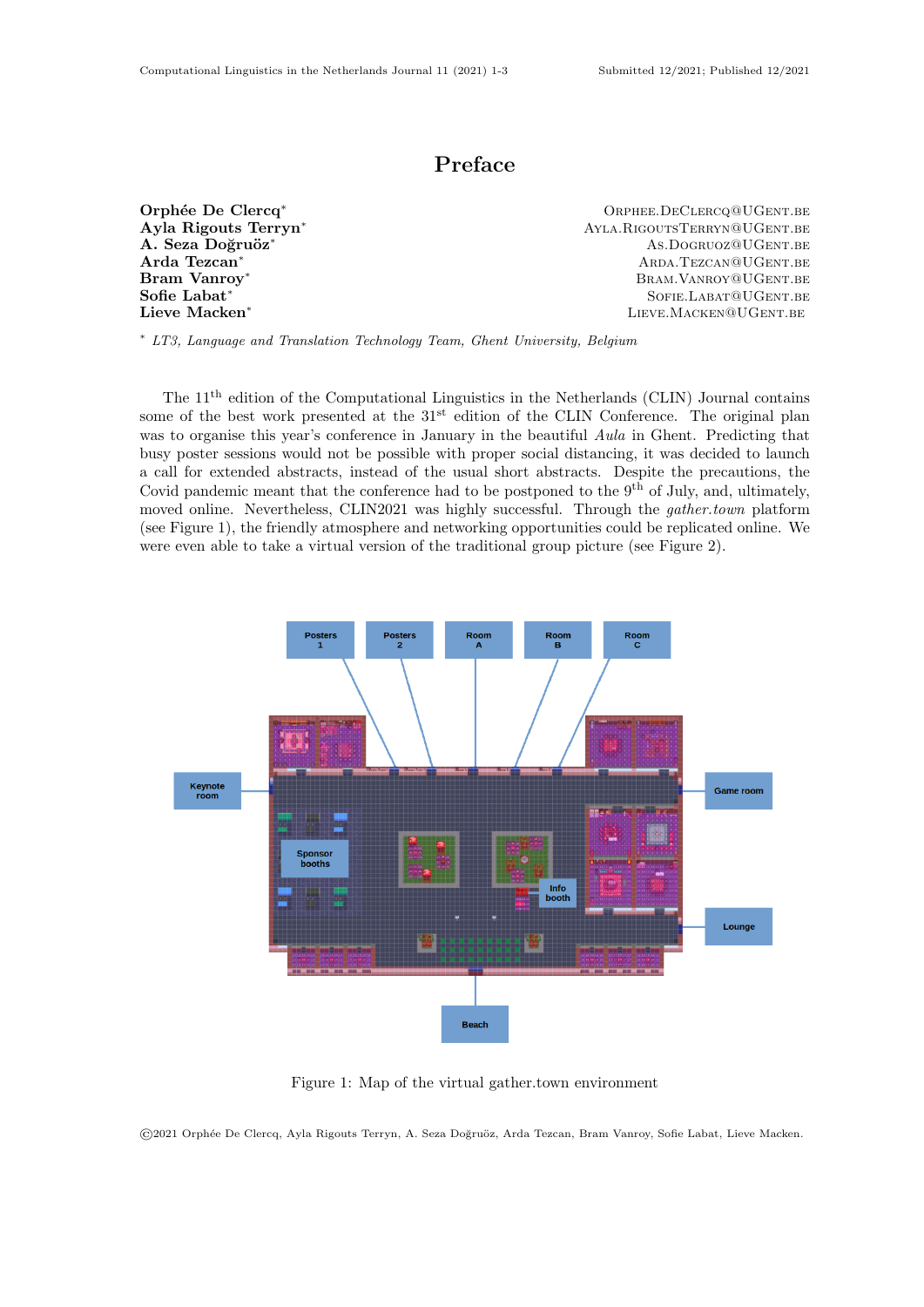

<span id="page-1-0"></span>Figure 2: Virtual group picture at the "beach"

The success of the conference is reflected in the numbers. A first call for extended abstracts was launched in January, followed by a second call for short abstracts in May, when it was decided the conference would be held online. The first call yielded 39 submissions of extended abstracts, and 30 more abstracts were submitted after the second call. Out of these 69 submissions, 66 were accepted, resulting in 26 oral presentations (divided over 3 parallel sessions) and 40 poster presentations (in 2 sessions). 164 people registered for the conference and created a digital avatar to attend these presentations in the virtual rooms. Most of them came from the Netherlands (51%) and Belgium (46%), but the online event also attracted people from the UK, Ireland, Germany, and Kuwait. One of the highlights of the CLIN conference was the Keynote by Prof. Dr. Roman Klinger, senior lecturer at the Institute for Natural Language Processing (IMS) at the University of Stuttgart. He gave a riveting talk on  $Show-don't-tell$  — how emotions are communicated in text and how psychological theories can help us in computational emotion analysis. A recording of this interesting talk can be found at the LT3 Research YouTube channel<sup>[1](#page-1-1)</sup>. In keeping with tradition, the conference ended with a social event. While, understandably, most people were happy to leave their computers after such a full day, a few dozen brave souls stuck around for an online game of Pictionary, Codenames, or Battle Tetris, thus concluding this  $31<sup>st</sup>$  edition of the CLIN Conference.

Of the 66 accepted abstracts for the CLIN Conference, 24 were elaborated into full journal papers and submitted to the CLIN Journal. Of these 24, 16 were accepted for publication and can be found in the current edition. This makes the current edition the largest volume of the CLIN journal to date, with contributions by no fewer than 44 (co-)authors. While it is not surprising, it is still noteworthy that 11 of the 16 papers specifically focus on the Dutch language, illustrating the role of CLIN to stimulate this research and to provide a platform for it. Of the remaining 5 papers, 1 is applied to Dutch in combination with other languages, and the other 4 work with English.

A first example of research that focuses on Dutch is the work of Anthe Sevenants and Dirk Speelman, who present An agent-based simulation of the divergence of the standard Dutch pronunciations in the Netherlands and Belgium. Bob Van Dyck, Bagher Babaali, and Dirk Van Compernolle researched Dutch speech as well and developed A hybrid ASR system for Southern Dutch. Of course, not all papers that focus on the Dutch language relate to speech, as illustrated by Lasha Abzianidze

<span id="page-1-1"></span><sup>1.</sup> <https://www.youtube.com/watch?v=XGZ6uh0HKjs>